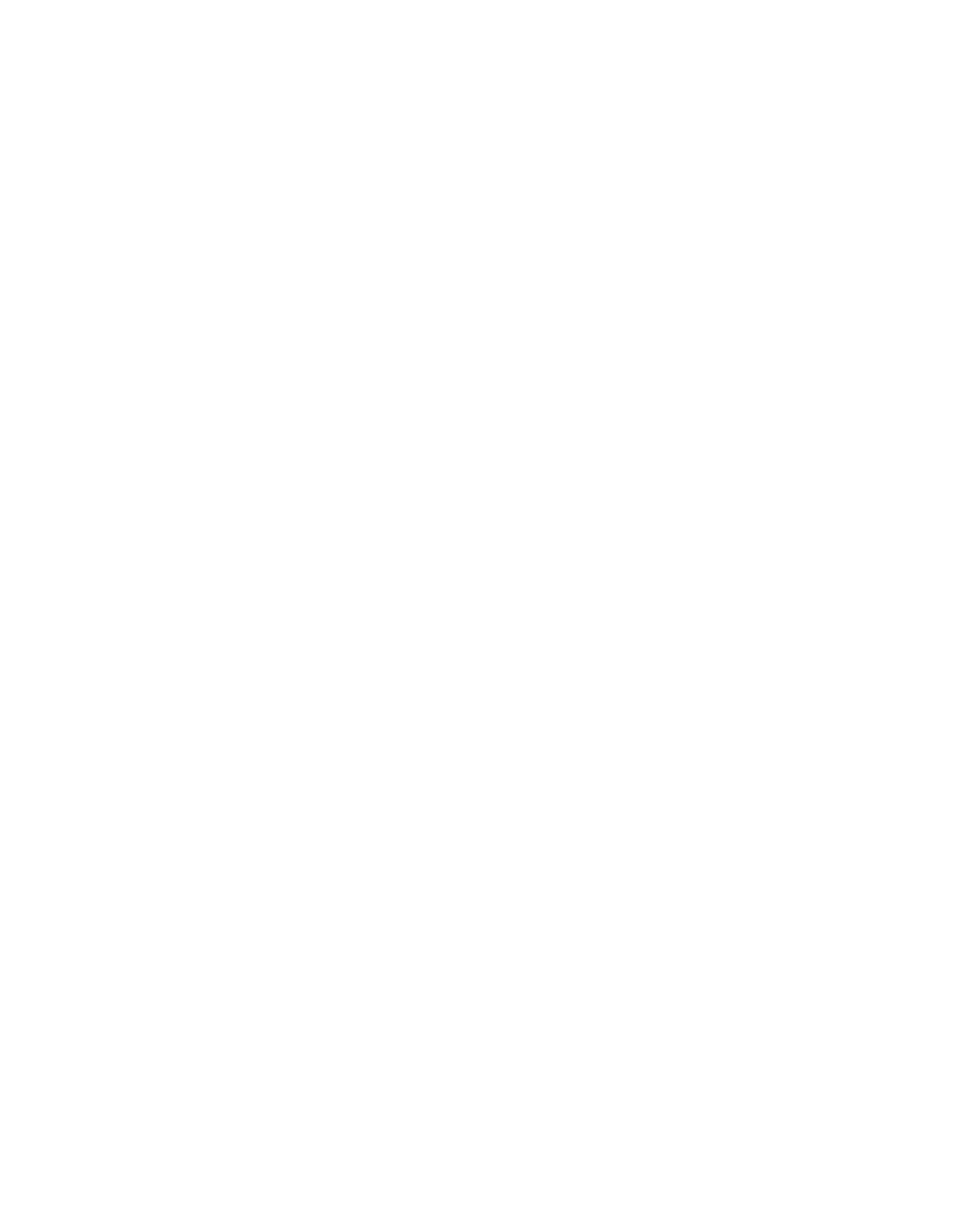# ON THE PROJECTION

#### FOR A MAP

OF

## INDIA AND ADIACENT COUNTRIES

### ON THE SCALE OF 1:1,000,000.

The extent of country which it is proposed that the new map should embrace, reaches longitudinally from the western frontier of Persia to the extreme east of Burma, that is, from  $41^{\circ}$ to 104° east longitude, and in latitude from the south of Ceylon to the Oxus or from 4° to 40° north latitude.

The scale of the map,  $\frac{1}{1,000,000}$ , has been chosen to fall in with the views expressed by the International Geographical Congress, who have proposed that a map of the world be undertaken on that scale.

A general Map of India and Adjacent Countries on the scale of 16 miles to one inch has long been a desideratum, and the scale of the proposed map,  $viz., \frac{1}{1,000,000}$ , being equivalent to one of 15.78 miles to one inch, is so very close to that of the map required that it may well be substituted for it.

The system of projection to be proposed by the International Geographical Congress has not yet been decided upon, and as it is inadvisable to delay the commencement of the map, it has become necessary to select a suitable projection.

2. Broadly speaking there are two systems of projection which may be adopted for such a map; one is that in which each sheet is projected on its own central meridian and the other is to have one projection for the whole map.

The first method has the great advantage that by its use each sheet can be made practically true to scale and free from distortion. Examples of projections suitable for this method are the ordinary Survey of India projection used for standard sheets and the Rectangular Tangential projection of Sir II. James, employed by the Home War Office. Over moderate areas these two projections may be regarded as identical.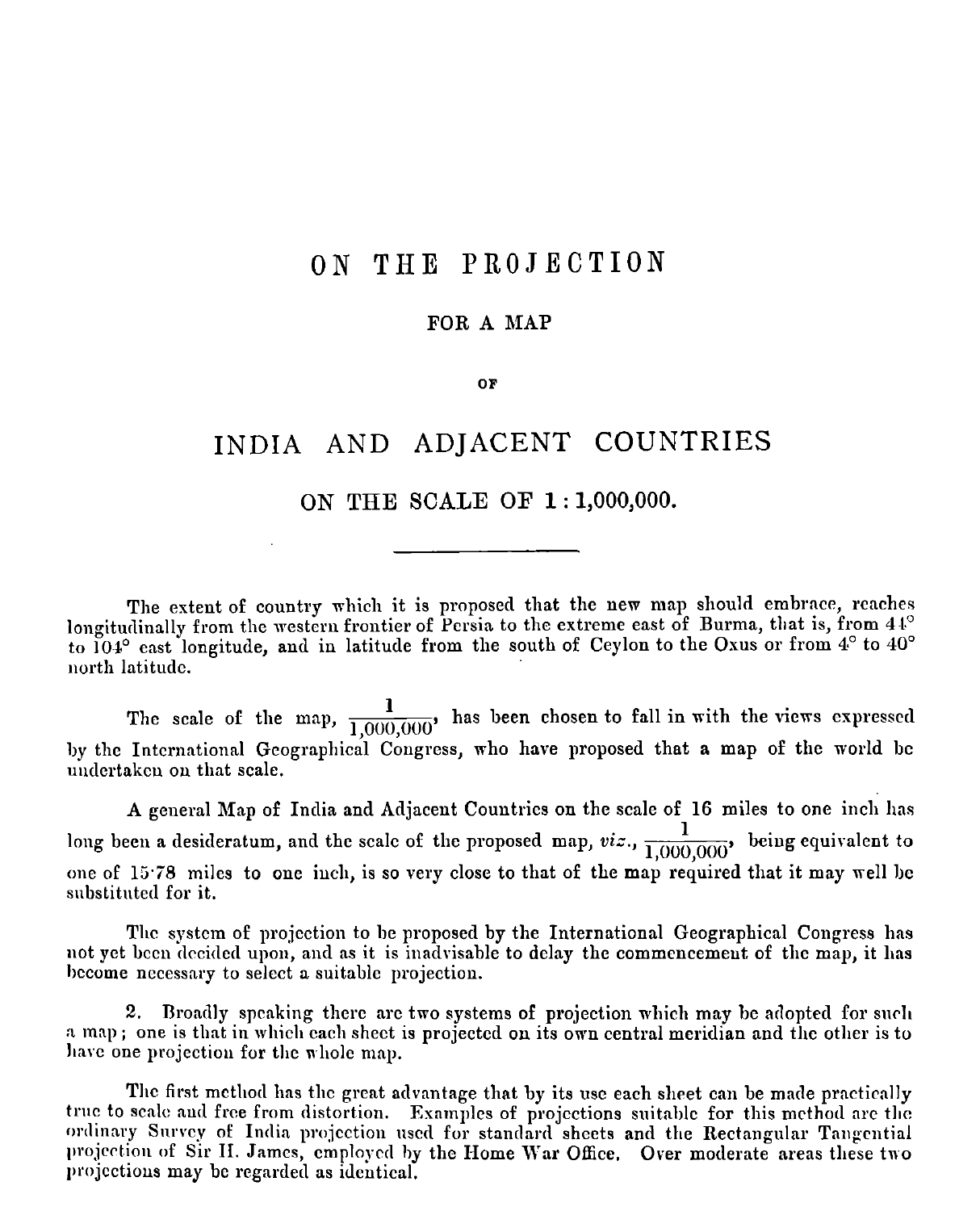The disadvantage of this method is that it is impossible to join any number of sheets<br>er to make a large map. Thus in the together to make a large map. Rectangular Tangential projection if it is attempted to join up 8 sheets  $4^\circ \times 5^\circ$ , of a  $\frac{1}{1,000}$ 1,000,000 map together on their central meridian as in the sketch, the two belts will separate at each end on the central parallel to the extent of **-21** inch. The Survey graticule gives about the same amount of misfit.

3. As it has been considered essential in the case of the present map that all the sheets should fit together exactly to form one map, the second of the above-mentioned methods must be adopted, that is there must be one projection for the whole map.



As the area to be included is a very large portion of the globe, embracing  $36^{\circ}$  of latitude and 60° of longitude, some form of conical projection is clearly indicated.

**4.** In ortler to lieep distances along the two co-ordinates true to scale, a system such as Bonne's modification of the conical projection suggests itself; but the area is so extensive that it is found that if this projection be adopted the distortion of the corner sheets becomes very marked.

**5.** As the map embraces **36'** of latitude, a simple conical projection on any central parallel, while meeting satisfactorily the difficulties of the great longitudinal expanse, falsifies the scale vcry largely in longitude along the north and south limits of the map.

To avoid this, as far as possible, it seems best to adopt a conical projection where the cone is a secant at two selected parallels of latitude. This will minimize the scale error to a considerable extent. A certain amount of error is of course unavoidable; this takes the form of all latitudinal distances, north and south, being slightly too short, while longitudinal distances measured along the parallels are correct on the selected secant parallels, too short between these parallels and too long beyond their limits north and south. The error in longitude between the selected parallels mentioned in the next paragraph is never so much as 1 per cent, that on the extreme northern margin of the map about 3 per cent which is about the same as that on the parallel of  $8^\circ$ , while the error on the extreme southern parallel of  $4^\circ$  is nearly 5 per cent.

**6.** However the whole amount of error introduced is not of much importance in a map of this class, which is on a scale smallcr than that employed in any actual ficld surveys nnd it has been decided therefore to adopt a secant conical projection, the coue cutting the parallels of **16'** and **32'.** 

**7.** Thc longitudes hitherto given on all maps published in India have been based on one or other of the old value of that of Madras Observatory, *viz.*, 80° 18' 30" for the sheets of the Indian Atlas and 80' 17' 21" for standard sheets and general maps.

As the longitude of Madras has now been ascertained within limits of error quite inappreciable on topographical maps and as the map under consideration embraces countries outside India in which our surveys join up with those of other countries, it is advisable to eliminate the error in lougitude.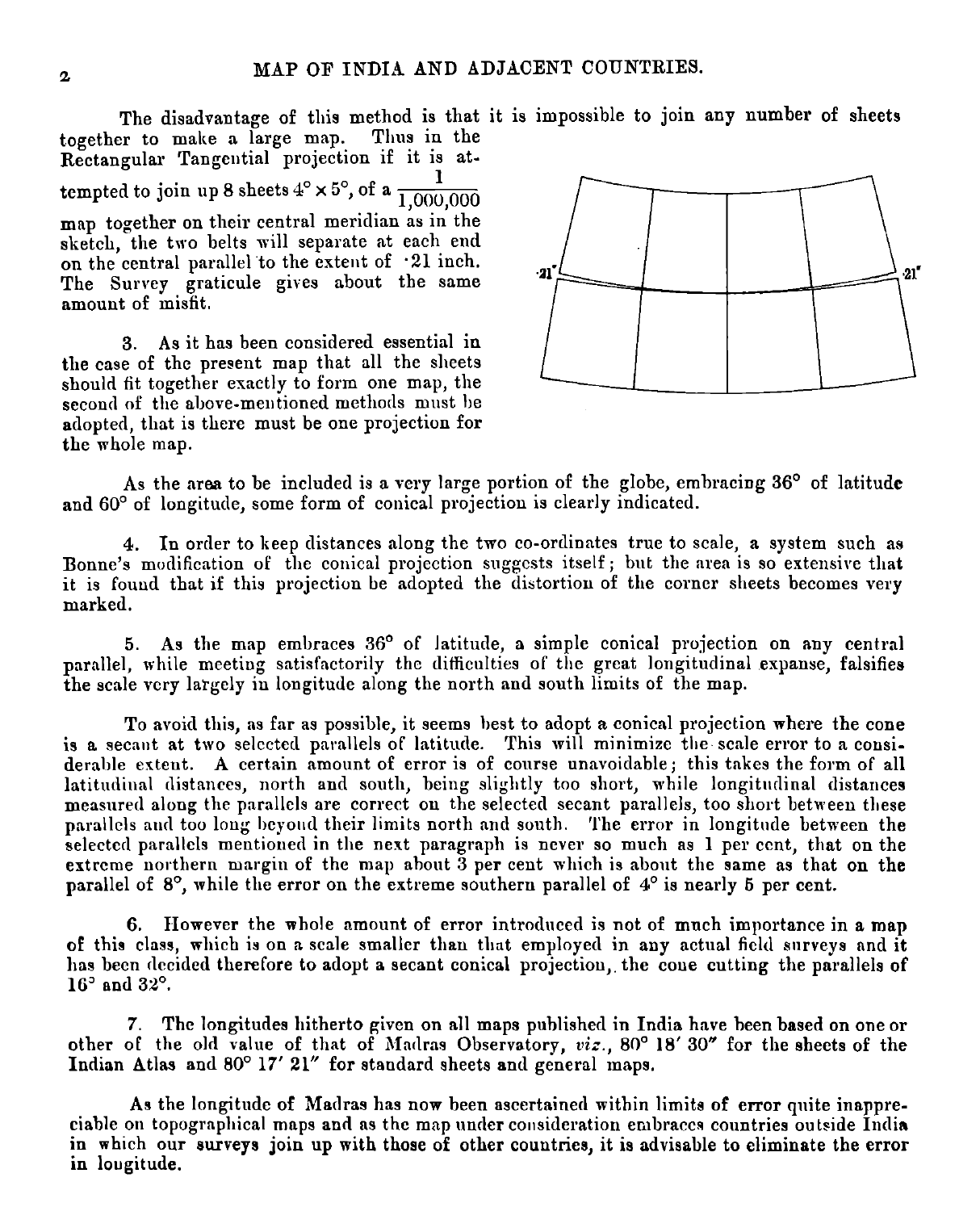The longitudes therefore of the Map of India and Adjacent Countries will be referrihle to the Greenwich meridian, taking that of Madras Observatory as 80" 14' **4'7",** the most recently determined value.

8. The question of the size and shape of the sheets requires some consideration.

The borders of the sheets of the Indian Atlas are rectangular and projected on one central meridian for the whole atlas. They thus fit accurately together. On the other hand the sheets are very difficult to plot, and most difficult to use for measuring off latitudes and longitudes or for compiling from. Moreover even within the comparatively narrow limits of longitude embraced by the Indian Atlas the flank sheets are much disfigured by the graticule and names being printed at a considerable angle with the margin. This tilting of names is of little importance when the whole extent of the map is contained in one or two sheets as in hand atlases, as the eye follows the curves of the names along the parallels; but in larger scale maps when one sheet only contains a small portion of the map, the disfigurement is very noticeable. In the case of the map under consideration where 60' of longitude are embraced, this defect \vould be paiufully apparent in tlie outer shccts.

The alternative shape for the sheets is that so long used throughout the Survey Department, the hounding lines of the sheet are parallels of latitude and longitude. These would where the bounding lines of the sheet are parallels of latitude and longitude. give the side margins of the sheet as straight but slightly converging lines, and the top and bottom margins concentric curves. Beyond a very slight increase of trouble in cutting the top and bottom margins whenever it may be necessary to fit two sheets together, this system presents no drawback of any moment, and it **1s** tlicrefore dccided to adopt it. The area embraccd by each sheet will be **4"** of latitudc and 4' of longitude.

**9.** The sheets of India proper mill be engraved; those of the outlying portions, Persia, Afghanistan &c., will be photozincographed, at least in the first instance.

A border will be designed which will be common to both sets, so as to make the general appearance of the sheets as far as may be similar.

**10.** It should be noted that in selecting this particular projection for the map, it is in no wise intended to put it forward as an improvement on or as superseding the present Survey Projection as uscd on standard maps. It is merely considered to fulfil best the conditions which<br>were required to be met in the case of the map under discussion, the chief of which is the correct fitting together of the sheets.

#### **The Secant Conical Projection.**

The projection used in the preparation of this map is a secant conical one in which the cutting cone passes through the parallels of **16'** and **32'. <sup>0</sup>**

Let **OBA** be the generator of the cone which lies in the plane of the paper and cuts the earth in B and A latitudes 32° and 16°. Let C be the centre of the ellipse in the plane of the paper, and let a and b be the points where the perpendiculars from A and B to the minor axis meet the latter.

Then if  $\nu$  is the normal terminated by the minor axis in latitude  $\lambda$  and if  $[\nu \cos \lambda]_A$ represents the value of  $\nu$  cos  $\lambda$  at the latitude of A, we have by well-known properties of the ellipse, usiug Everest's constants

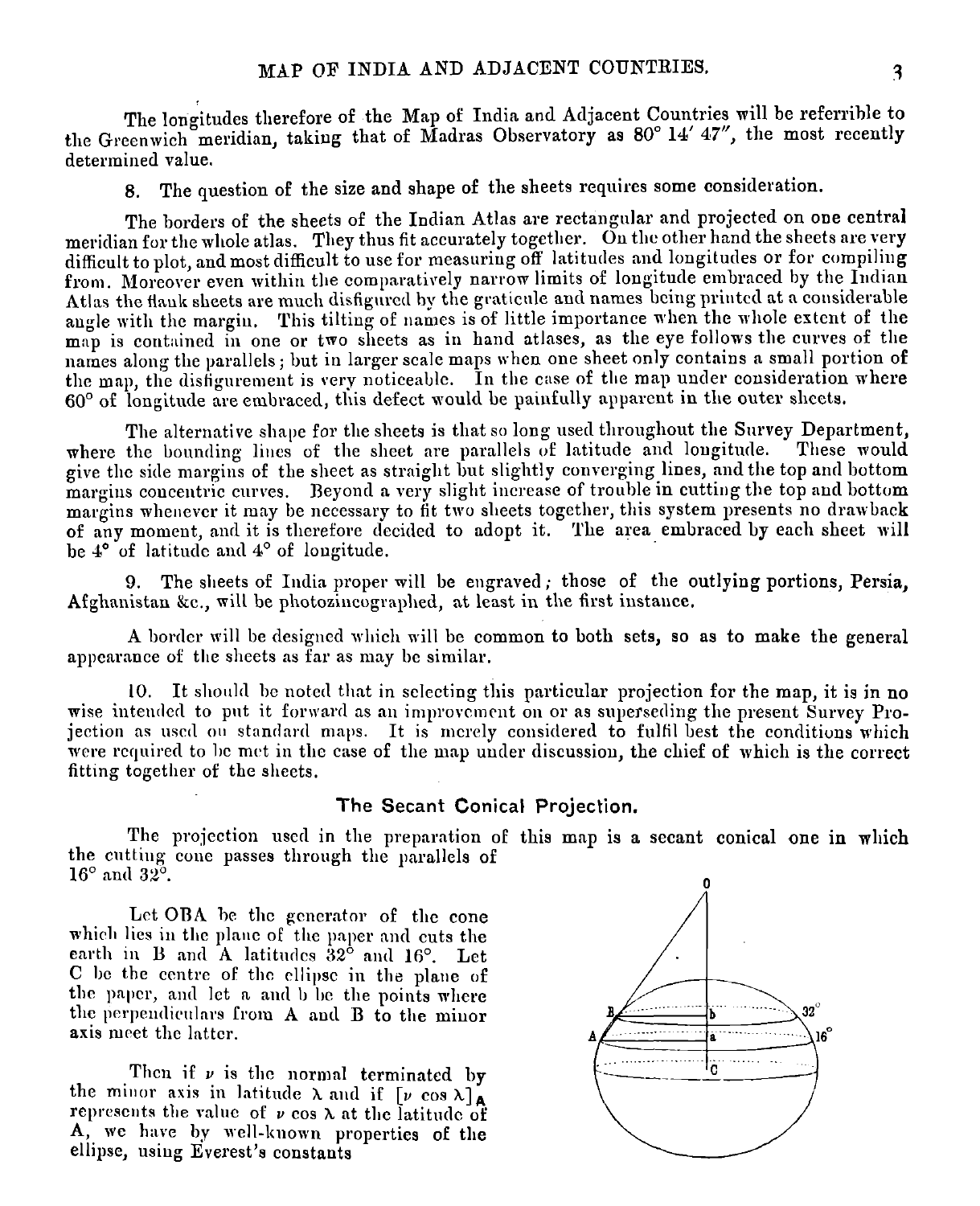$$
Aa = [v \cos \lambda]_A = 20117486 \text{ feet} \text{ and } Ca = (1 - e^2) [v \sin \lambda]_A = 5730305 \text{ feet}
$$
  

$$
Bb = [v \cos \lambda]_B = 17760213 \text{ feet} \text{ and } Cb = (1 - e^2) [v \sin \lambda]_B = 11024147 \text{ feet}
$$

whence 
$$
AB = \sqrt{(Aa - Bb)^2 + (Cb - Ca)^2} = 5794959
$$
 feet

and 
$$
OA =
$$
  $Aa \cdot \frac{AB}{Aa - Bb} = 49455489 \text{ feet.}$ 

Now take a point P which differs from A by  $\Delta\lambda$ . in latitude and  $\Delta L$  in longitude. Let  $\theta$  be the angle subtended at O by 1° of longitude

 $\frac{AM}{Aa}$  = circular measure of 1<sup>o</sup> then  $\frac{AM}{OA} =$  $\overline{\boldsymbol{u}}$  $\theta$  $\theta$  in degrees =  $\frac{Aa}{OA}$ therefore

and 
$$
\angle \text{POp} = \Delta L \cdot \theta
$$
.

Now **in** this system of projection the length AB is divided into sixteen equll parts aud each represents oue degree on the meridian.

Thus 
$$
OP = OA - Ap = OA - \Delta \cdot \frac{AB}{16}
$$

whence the co-ordinates of P referred to the axes **A0** and a line through A perpendicular to **A0** are

$$
x = PN = OP \sin \angle POp
$$
  

$$
y = AN = OA - OP \cos \angle POp.
$$

For convenience of plotting, the origin is now changed from the point A to the centre of the lower parallel forming the southern margin of each sheet and the axes are changed to the line joining this to the point  $O$  and a line perpendicular to it. As the co-ordinates referred to such origins are the same for all shcets lying between the same parallels, it is only necessary to find them for the sheet adjacent to OA.

We have

$$
x
$$
 and  $y$  the co-ordinates of  $P$  with respect to  $Ax$  and  $Ay$ .



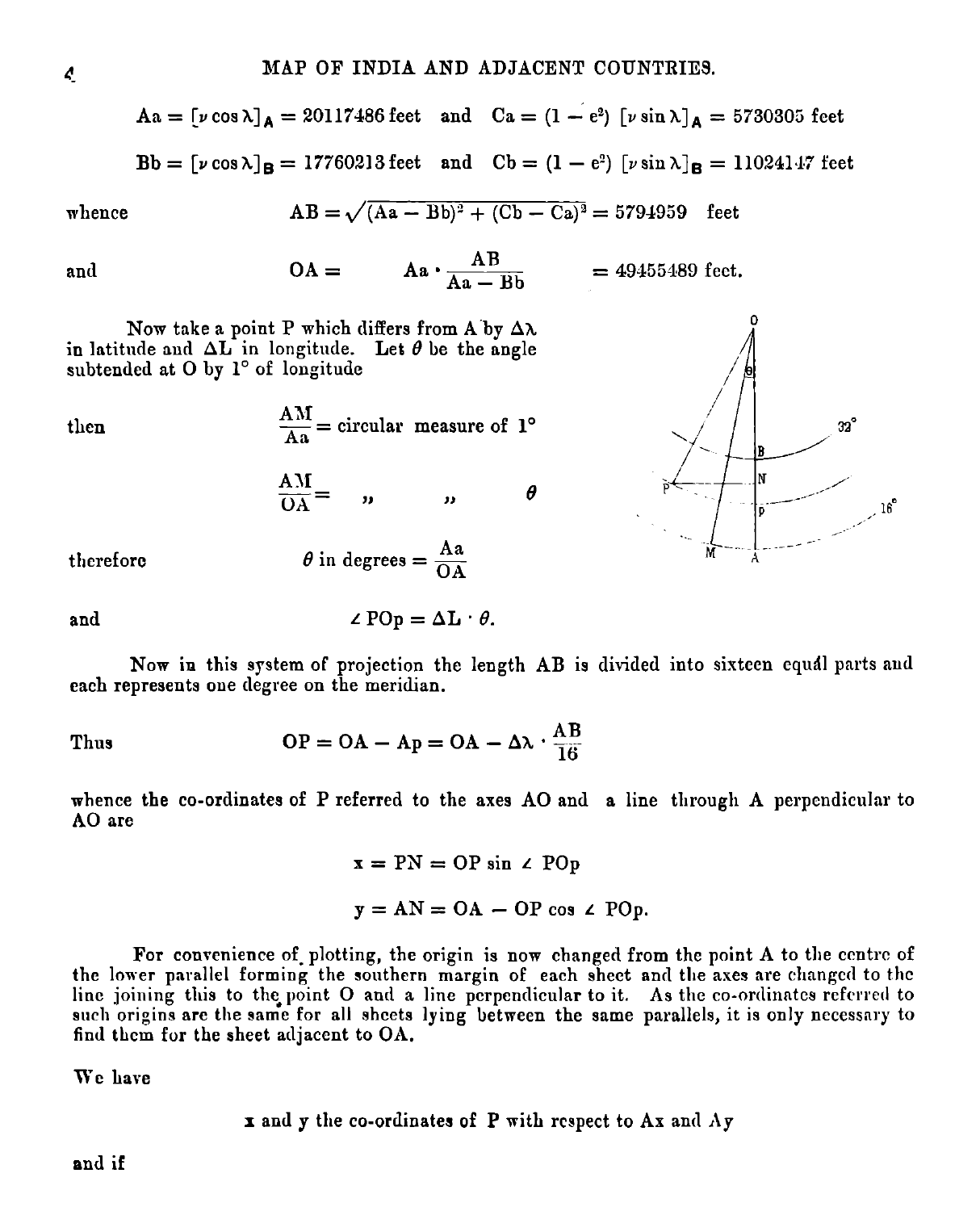

x' and y'  $\omega x'$  and  $\omega y'$  parallel to Ax and Ay  $P_{11}$  $\mathbf{v}$  $\mathbf{r}$  $\mathbf{r}$ 

and

 $\zeta$  and  $\eta$ Ax and Ay  $\overline{\mathbf{r}}$  $\overline{\mathbf{r}}$  $\pmb{\omega}$ ,,  $\overline{\mathbf{r}}$  $\phi$  = the angle  $\omega$ OA

and

then by the usual formulæ

 $and$ 

Whence

$$
X = (x - \zeta) \cos \phi + (y - \eta) \sin \phi
$$

$$
Y = (y - \eta) \cos \phi - (x - \zeta) \sin \phi
$$

and as each sheet has a breadth of  $4^{\circ}$  in longitude,  $\phi$  is the value of  $\theta$  for  $2^{\circ}$  of longitude.



 $\bullet$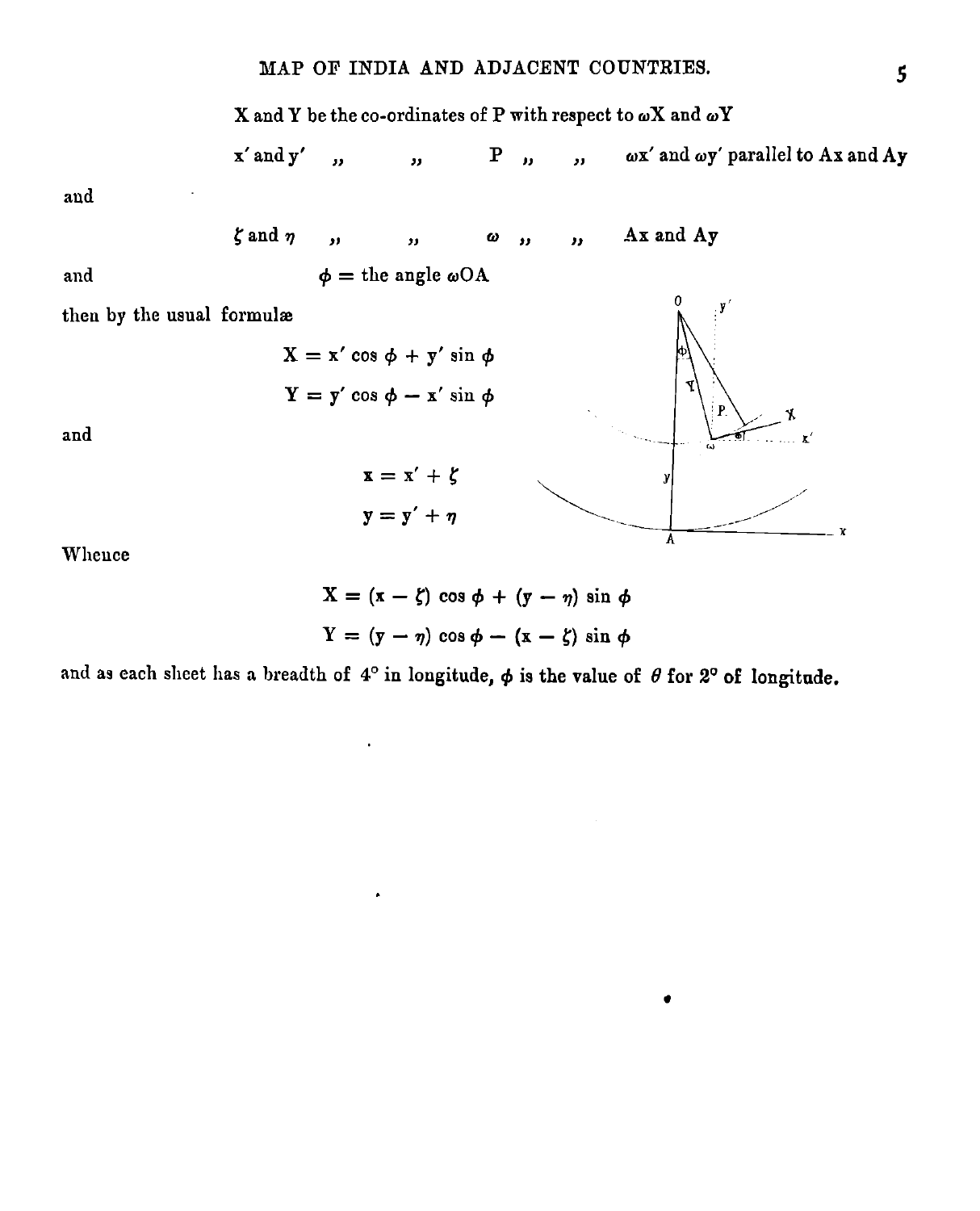### MAP OF INDIA AND ADJACENT COUNTRIES.

|               |                                                                             |               | Meridians from Origin  |                    |                       |                |
|---------------|-----------------------------------------------------------------------------|---------------|------------------------|--------------------|-----------------------|----------------|
| Latitude      |                                                                             |               | $0^{\circ}$            |                    | $\pm$ 2° East or West |                |
|               |                                                                             |               | Meridian               | Perpendicular      | Meridian              | Perpendicular  |
|               |                                                                             |               | Inches                 | Inches             | Inches                | <b>Inches</b>  |
| <b>SHEETS</b> | $\cdots \begin{cases} 40^{\circ} \\ 36^{\circ} \end{cases}$                 |               | 17.385<br>o            | $\circ$<br>$\circ$ | 17.435<br>0.051       | 6.945<br>7.194 |
| ,,            | $\ldots \begin{cases} 36^{\circ} \\ 32^{\circ} \end{cases}$                 |               | 17.385<br>o            | $\circ$<br>o       | 17.436<br>0.054       | 7.194<br>7.440 |
| ,,            | $\cdots \begin{cases} 32^{\circ} \\ 28^{\circ} \end{cases}$                 |               | 17.385<br>$\mathbf{o}$ | $\circ$<br>o       | 17.439<br>0.054       | 7.440<br>7.687 |
| ,,            | $\ldots \frac{1}{24^{\circ}}$                                               |               | 17.385<br>o            | O<br>o             | 17'439<br>0.056       | 7.687<br>7.934 |
| ,,            | $\ldots\left\{\genfrac{}{}{0pt}{}{2\,4^{\circ}}{20^{\circ}}\right.$         |               | 17.385<br>۰            | $\circ$<br>o       | 17.441<br>0.058       | 7.934<br>8.181 |
| ,,            | $\cdots \left\{\frac{20^{\circ}}{16^{\circ}}\right.$                        |               | 17.385<br>۰            | $\circ$<br>o       | 17'443<br>0.000       | 8.181<br>8.427 |
| 33            | $\cdots \begin{cases} 16^{\circ} \\ 12^{\circ} \end{cases}$                 | .             | 17.385<br>o            | $\circ$<br>۰       | 17'445<br>0.003       | 8.427<br>8.675 |
| $\bullet$     | $\{12^{\circ}_{8^{\circ}}$                                                  | <br>$\ddotsc$ | 17.385<br>o            | Ō<br>o             | 17.447<br>0.064       | 8.675<br>8.921 |
| ,,            | $\n\left\{\n\begin{array}{c}\n8^{\circ} \\ 4^{\circ}\n\end{array}\n\right.$ | .             | 17.385<br>о            | $\circ$<br>o       | 17.449<br>0.065       | 8.921<br>9.168 |

## Rectangular Co-ordinates for plotting the Graticules of the Sheets. Scale 1:1,000,000,

Directions for Plotting.-A point on the sheet is selected for the intersection of the central meridian and the lower parallel. Through this point a horizontal line is drawn across the sheet, and from the same point a second line perpendicular to the first: the second line will be the central meridian of the sheet. With these two lines as axes the intersections of the meridians and parallels are plotted from this table of rectangular co-ordinates in the usual way. As the sheet is symmetrical about its central meridian, the values for 2° are to be used for intersections both east and west of that meridian.

The exterior meridians and parallels are formed by joining these points by straight lines and the central parallel is obtained by bisecting the meridians and joining up the points.

ST. G. C. GORE, COLONEL, R.E.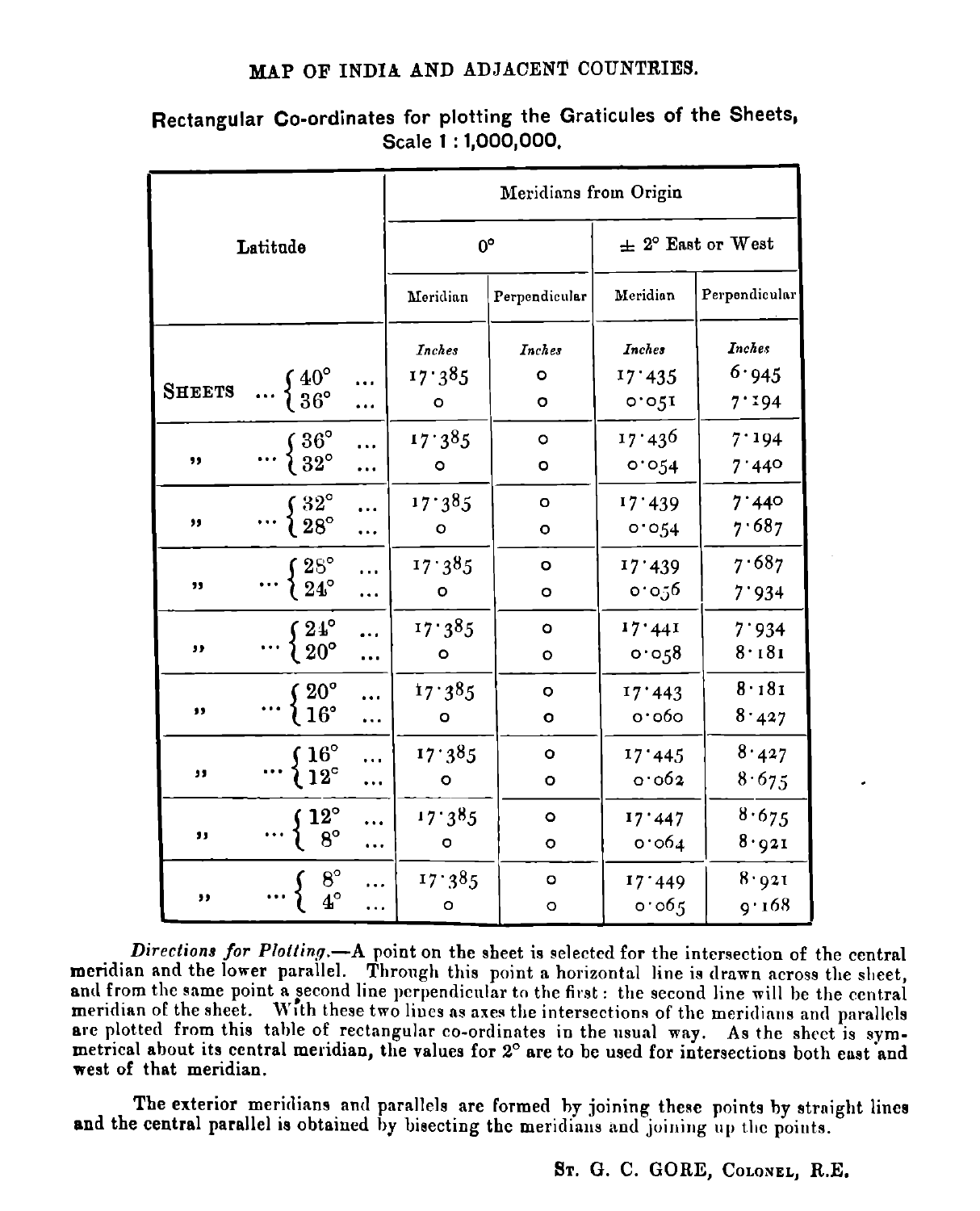